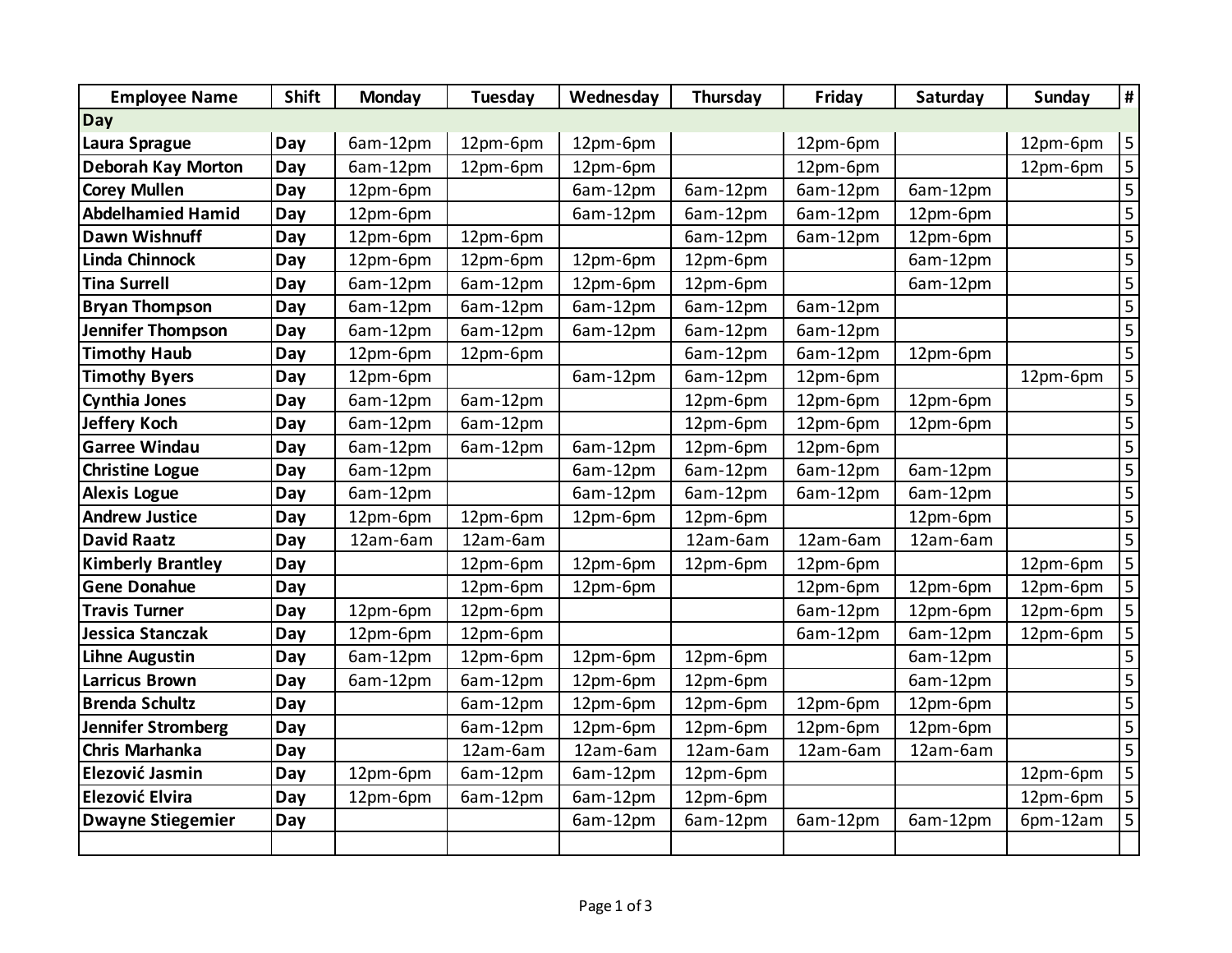| <b>Employee Name</b>        | <b>Shift</b> | Monday   | Tuesday  | Wednesday | Thursday | Friday   | Saturday | Sunday   | $\overline{\mathbf{H}}$              |
|-----------------------------|--------------|----------|----------|-----------|----------|----------|----------|----------|--------------------------------------|
| <b>Mid</b>                  |              |          |          |           |          |          |          |          |                                      |
| <b>Nicole Sims</b>          | Mid          | 6pm-12am | 6pm-12am | 6pm-12am  |          | 12am-6am | 12pm-6pm |          | $\overline{\mathbf{5}}$              |
| <b>Amanda Jane Bequette</b> | Mid          | 6pm-12am | 6pm-12am | 6pm-12am  |          | 12am-6am | 12am-6am |          | $\overline{\overline{\overline{5}}}$ |
| <b>Pete Rechucher</b>       | Mid          | 12pm-6pm | 12pm-6pm | 12pm-6pm  | 12pm-6pm | 12pm-6pm |          |          |                                      |
| <b>Brian Wichmann</b>       | Mid          | 12pm-6pm | 12pm-6pm | 12pm-6pm  | 12pm-6pm | 12pm-6pm |          |          | $\overline{5}$                       |
| <b>Tim McNamee</b>          | Mid          | 6pm-12am | 6pm-12am | 6pm-12am  | 6pm-12am | 6pm-12am |          |          | $\overline{\overline{\overline{5}}}$ |
| <b>Justin Opolony</b>       | Mid          | 6pm-12am | 6pm-12am | 6pm-12am  | 6pm-12am | 6pm-12am |          |          |                                      |
| <b>Ryan Williamson</b>      | Mid          | 12am-6am | 12am-6am | 12am-6am  | 12am-6am |          | 12am-6am |          | $\overline{5}$                       |
| <b>Night</b>                |              |          |          |           |          |          |          |          |                                      |
| <b>Lisa Christian</b>       | <b>Night</b> | 6pm-12am | 6pm-12am | 6pm-12am  | 6pm-12am | 6pm-12am |          |          | $\overline{5}$                       |
| <b>Michael Pippen</b>       | <b>Night</b> | 6pm-12am | 6pm-12am | 6pm-12am  | 6pm-12am | 6pm-12am |          |          | $\overline{\overline{\overline{5}}}$ |
| Julia Eckstein              | <b>Night</b> | 6pm-12am | 6pm-12am | 6pm-12am  | 6pm-12am | 6pm-12am |          |          |                                      |
| <b>Rhea Stecz</b>           | <b>Night</b> | 12am-6am | 12am-6am | 12am-6am  | 6pm-12am | 6pm-12am |          |          |                                      |
| Amandaa Meyer               | <b>Night</b> | 6pm-12am | 6pm-12am | 6pm-12am  | 6pm-12am | 6pm-12am |          |          | 5                                    |
| <b>Jaqualine Meyer</b>      | <b>Night</b> | 6pm-12am | 6pm-12am | 6pm-12am  | 6pm-12am | 6pm-12am |          |          | $\overline{5}$                       |
| <b>David Ault</b>           | <b>Night</b> | 6pm-12am | 6pm-12am | 6pm-12am  | 6pm-12am | 6pm-12am |          |          |                                      |
| <b>Christopher Hux</b>      | <b>Night</b> | 12am-6am | 12am-6am |           | 12am-6am | 12am-6am | 12am-6am |          |                                      |
| <b>Charles Newman</b>       | <b>Night</b> |          |          | 6pm-12am  | 6pm-12am | 12am-6am | 12am-6am | 6pm-12am | $\overline{5}$                       |
| <b>Heather Kelley</b>       | <b>Night</b> |          |          | 6pm-12am  | 6pm-12am | 12am-6am | 12am-6am | 6pm-12am | 5                                    |
| <b>Cheryl Hamilton</b>      | <b>Night</b> | 6pm-12am | 6pm-12am | 6pm-12am  |          | 12am-6am | 12am-6am |          | $\overline{\mathbf{5}}$              |
| <b>Michael Beirith</b>      | <b>Night</b> | 6pm-12am |          | 6pm-12am  | 6pm-12am |          | 12am-6am | 6pm-12am | $\overline{5}$                       |
| Debra Lefebvre              | <b>Night</b> | 6pm-12am |          | 6pm-12am  | 6pm-12am | 6pm-12am |          | 6pm-12am | $\mathsf S$                          |
| <b>Regina Keithley</b>      | <b>Night</b> | 12am-6am | 12am-6am | 12am-6am  | 12am-6am | 12am-6am |          |          | $\overline{5}$                       |
| LaDonna Welker              | <b>Night</b> | 12am-6am | 12am-6am | 12am-6am  | 12am-6am |          | 12am-6am |          |                                      |
| <b>Brian Kozemczak</b>      | Replen       |          |          | 12am-6am  | 12am-6am | 12am-6am | 12am-6am | 6pm-12am |                                      |
| <b>Benjamin Jack Kuntz</b>  | Replen       |          |          | 12am-6am  | 12am-6am | 12am-6am | 12am-6am | 6pm-12am | 5                                    |
| <b>Stuart lan Bruning</b>   | Replen       |          | 12am-6am | 12am-6am  | 12am-6am | 12am-6am | 12am-6am |          | 5                                    |
| Kimberlee Jensen            | <b>Night</b> | 6pm-12am | 6pm-12am | 6pm-12am  | 6pm-12am | 6pm-12am |          |          | $\overline{\mathbf{5}}$              |
| <b>Colin Ratchford</b>      | <b>Night</b> | 12am-6am | 6pm-12am | 6pm-12am  |          | 12am-6am | 12am-6am |          |                                      |
| Elena Estrada               | <b>Night</b> | 6pm-12am | 6pm-12am |           | 12am-6am | 12am-6am | 12am-6am |          | $\overline{5}$                       |
| <b>Shelby Miller</b>        | <b>Night</b> | 6pm-12am | 6pm-12am |           | 12am-6am | 12am-6am | 12am-6am |          | $\overline{\overline{\overline{5}}}$ |
| <b>Marc Smith</b>           | <b>Night</b> |          | 6pm-12am | 6pm-12am  |          | 12am-6am | 12am-6am | 6pm-12am | $\overline{\overline{\overline{5}}}$ |